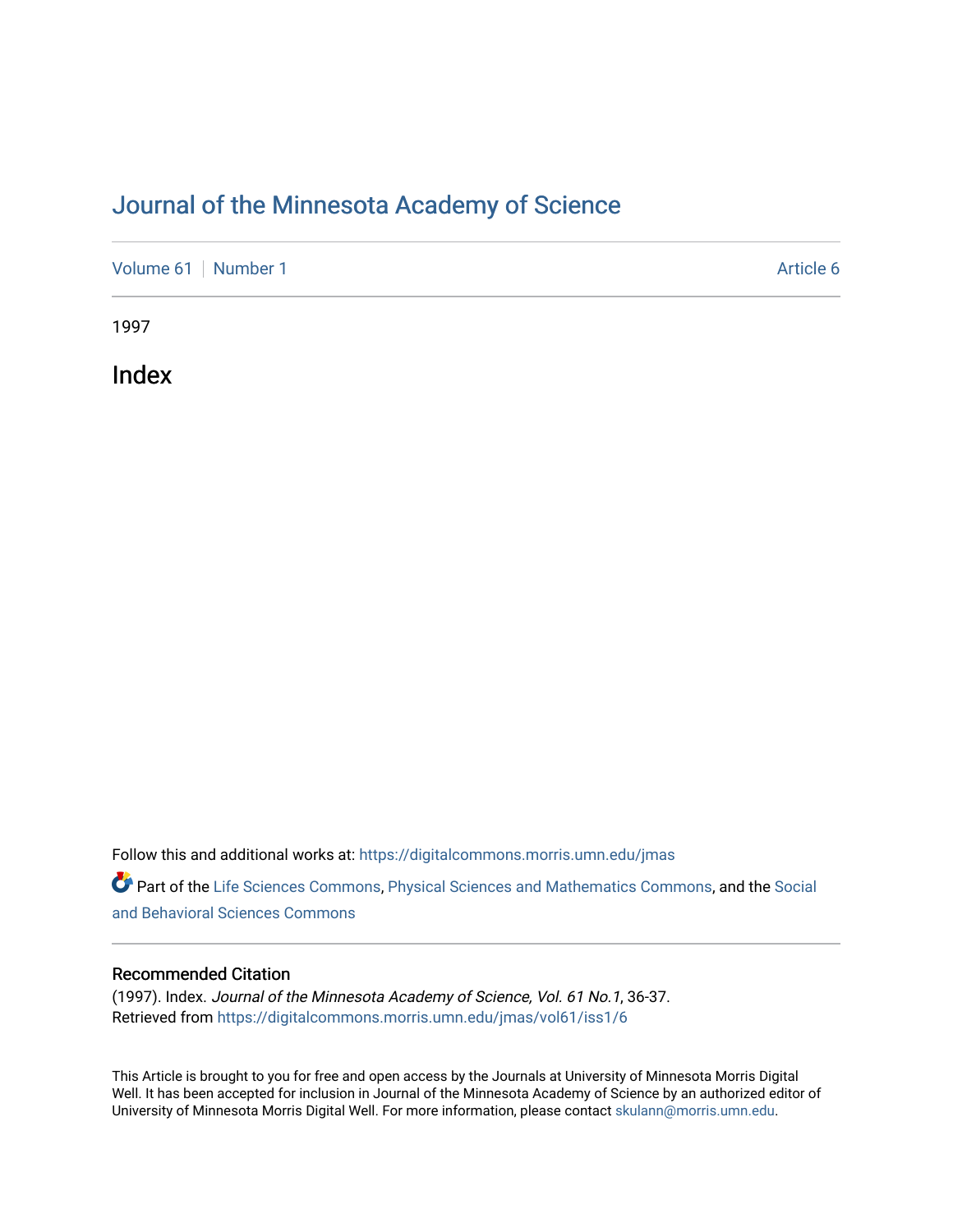# **INDEX BY FIRST AUTHOR**

### **Page**

| Alexander, S.C. and E.C. Alexander, Jr. 5                                                  |  |
|--------------------------------------------------------------------------------------------|--|
| Almlie, Mark D. and John L. Giannini. 32                                                   |  |
| Andersen-Nissen, Erica and Robert F. Ashman 15                                             |  |
|                                                                                            |  |
|                                                                                            |  |
|                                                                                            |  |
| Anderson, Naomi  14                                                                        |  |
|                                                                                            |  |
| Ashling, Melody, Curtis Reese and John Frey 14                                             |  |
|                                                                                            |  |
| Bajmoczi, Milan and Lester R. Drewes 16                                                    |  |
| Balvik, Janelle, Mathew Baily, Becky Dangerfield,<br>Abbas Pezeshk, and Derick Dalhouse 30 |  |
|                                                                                            |  |
| Bauer, Marvin E., Steven J. Steinberg, and                                                 |  |
|                                                                                            |  |
|                                                                                            |  |
|                                                                                            |  |
|                                                                                            |  |
|                                                                                            |  |
|                                                                                            |  |
| Bohlke, J.K., R.B. Wanty, M.L. Tuttle, G.N. Delin,                                         |  |
| Brennan, Dave, Lorman Lundsten, Vania Meyer,                                               |  |
|                                                                                            |  |
|                                                                                            |  |
| Bundy, Aubie K., G. Bradley Alsop, (Colleen Belk). 16                                      |  |
| Bundy, Aubie K., G. Bradley Alsop  30                                                      |  |
|                                                                                            |  |
| Carlson, Christine, Michele Jacobson, and                                                  |  |
|                                                                                            |  |
|                                                                                            |  |
|                                                                                            |  |
|                                                                                            |  |
| Conklin, P. S., C. J. Rosen, S. C. Gupta and M. Errebhi 3                                  |  |
| Coulter, C.F., T.O. Glanzer, J.D. Shearer, and                                             |  |
|                                                                                            |  |
|                                                                                            |  |
|                                                                                            |  |
| Dahleen, Leif and Brad Chmielewski  34                                                     |  |
|                                                                                            |  |
| Deprez, Sashaum and Virginia Card 25                                                       |  |
|                                                                                            |  |
|                                                                                            |  |
|                                                                                            |  |
| Dubey, Narendra, Paul C. Letourneau, and                                                   |  |
|                                                                                            |  |

| Dvoracek, Jennifer A., Miller, Rachel J. &<br>Nelson, Rose B. $\ldots \ldots \ldots \ldots \ldots \ldots \ldots \ldots \ldots 20$ |
|-----------------------------------------------------------------------------------------------------------------------------------|
|                                                                                                                                   |
|                                                                                                                                   |
| Fahmy, Gehan H. and Raymond E. Sicard 7                                                                                           |
| Femling, Jon K., Heringer, Dustin M. & Reiffenberger,<br>. 20                                                                     |
| Femling, Jon K., Heringer, Dustin M. & Reiffenberger,                                                                             |
|                                                                                                                                   |
|                                                                                                                                   |
|                                                                                                                                   |
|                                                                                                                                   |
| Ginting, D, J.P. Moncrief, S.C. Gupta, and S.D. Evans 10                                                                          |
|                                                                                                                                   |
| Girton, Timothy S., Victor H. Barocas, Theodore El.<br>Oegema and Robert T. Tranquillo $\ldots \ldots \ldots \ldots \ldots 8$     |
| Glennie, Angelic and Mari Gustafson 29                                                                                            |
|                                                                                                                                   |
|                                                                                                                                   |
| Gupta, S.C., E. Munyankusi, N.C. Wollenhaupt,<br>J.F. Moncrief, U.B. Singh, and A. Bosworth,  4                                   |
| Haag, Anthony and Matthew King 30                                                                                                 |
| Haine, Ashley E, . Tayab Rahil and Alan G. Hunter. 17                                                                             |
|                                                                                                                                   |
| Hansen, Linda K, JR Friend, CC Hsiao, GIA Bridge, M<br>Tzanakakis, RP Remmel, FB Cerra, and WS Hu. 7                              |
|                                                                                                                                   |
|                                                                                                                                   |
| Hawes, Christopher D., Terrence D. Krueger,                                                                                       |
|                                                                                                                                   |
|                                                                                                                                   |
|                                                                                                                                   |
|                                                                                                                                   |
|                                                                                                                                   |
| Hilger, Derrick, Gardo Blado, Gordon Mcintosh 22                                                                                  |
|                                                                                                                                   |
| Jacobson, Michele, Christine Carlson, and                                                                                         |
| Jameson, Roy A. and E. Calvin Alexander, Jr. 4                                                                                    |
|                                                                                                                                   |
| Jithendranathan, Thadavillil  12                                                                                                  |
|                                                                                                                                   |
| Kennedy, WR, M Nolano, G Wendelschafer-Crabb,                                                                                     |
|                                                                                                                                   |
| Knapp, David M., Emelie F. Helou and                                                                                              |
|                                                                                                                                   |
|                                                                                                                                   |
| Krampf, Mark and Benjamin Van Vranken 30                                                                                          |
|                                                                                                                                   |
|                                                                                                                                   |

**Page** 

*journal of the Minnesota Academy of Science*